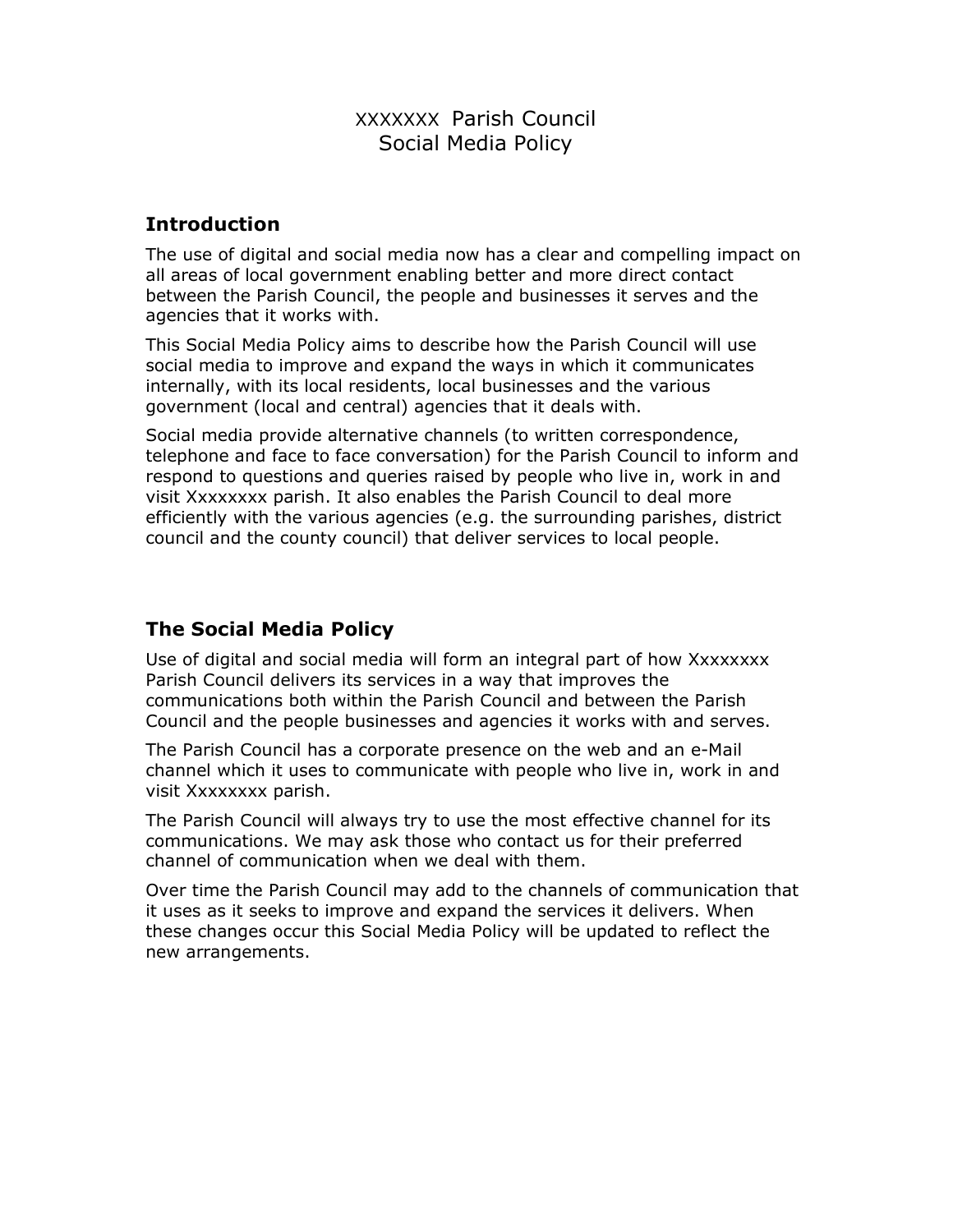## Our rules and expectation

Most online communities have their own rules and guidelines, which we will always abide by.

We promise that any communications (this includes all content on the Parish Council's web site) from the Parish Council will meet the following criteria:

• be civil, tasteful and relevant;

• not contain content that is unlawful, libellous, harassing, defamatory, abusive, threatening, harmful, obscene, profane, sexually oriented or racially offensive;

• not contain content copied from elsewhere, for which we do not own the copyright;

• not contain any personal information, other than necessary basic contact details;

• will be moderated by either the Chair of the Parish Council or the Clerk to the Parish Council.

• social media will not be used for the dissemination of any political advertising

Equally, we expect any communications to the Parish Council to meet the following criteria:

• be civil, tasteful and relevant;

• not contain content that is unlawful, libellous, harassing, defamatory, abusive, threatening, harmful, obscene, profane, sexually oriented or racially offensive;

• not contain content copied from elsewhere, for which the enquirer does not own the copyright;

• not sending large volumes of the same message (also called "spamming");

• not to contain anyone's personal information, other than necessary basic contact details;

### Channels and responsibilities

#### Parish Council website

Our web site is hosted by xxxxxxx and is normally continuously available.

The Parish Council will maintain one web site

http://xxxxxxxx.com

The Clerk to the Parish Council is responsible for publishing content to the web site.

The Chair of the Parish Council is responsible for approving content on the web site prior to its publication.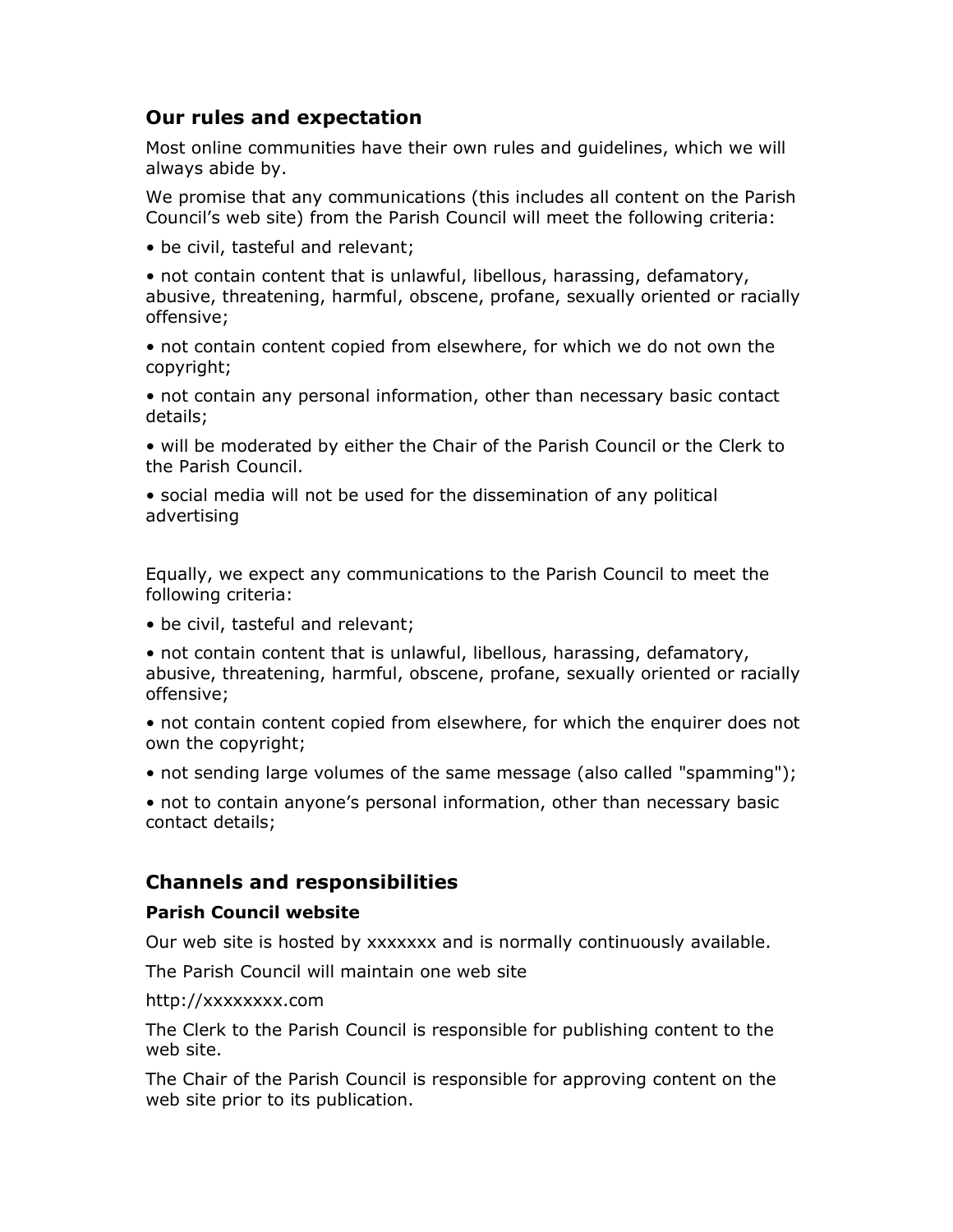Where the Chair of the Parish Council is unavailable the Vice Chair of the Parish Council will deputise.

Where necessary, we may direct those contacting us to our website to see the required information, or we may forward their question to one of our Parish Councillors for consideration and response.

We may not respond to every comment we receive particularly if we are experiencing a heavy workload.

The Parish Council may, at its discretion, allow and enable approved local groups to have and maintain a presence on its website for the purpose of presenting information about the group's activities. The local group would be responsible for maintaining the content and ensuring that it meets the Parish Council's "rules and expectation" (see previous page) for the web site. The Parish Council reserves the right to remove any or all of a local group's information from the web site if it feels that content does not meet the Parish Council's "rules and expectation" for its web site.

Where content on the web site is maintained by a local group it should be clearly marked that such content is not the direct responsibility of the Parish Council.

#### Parish Council e-Mail channel

Our e-Mail account is monitored mainly during office hours, Monday to Friday, and we aim to reply to all questions sent as soon as we can and within 5 working days.

The Parish Council will maintain one e-Mail address, currently it is,

xxxxxxxxparish@aol.com

The Clerk to the Parish Council is responsible for dealing with e-Mail received and passing it on to the relevant Councillor or external agency to deal with.

The recognised procedure for the sending of e-Mails from the Parish Council to local residents, businesses and organisations is that they will be sent by the Clerk to the Parish Council. Where parish councillors need to communicate with local residents, businesses and organisations they should, preferably, keep to the recognised procedure by sending their e-Mail to the Clerk to the Parish Council. Where for reasons of expediency this is not practical the e-Mail concerned must be copied to the Clerk to the Parish Council.

This procedure was adopted to ensure that a complete and proper record of all correspondence is kept.